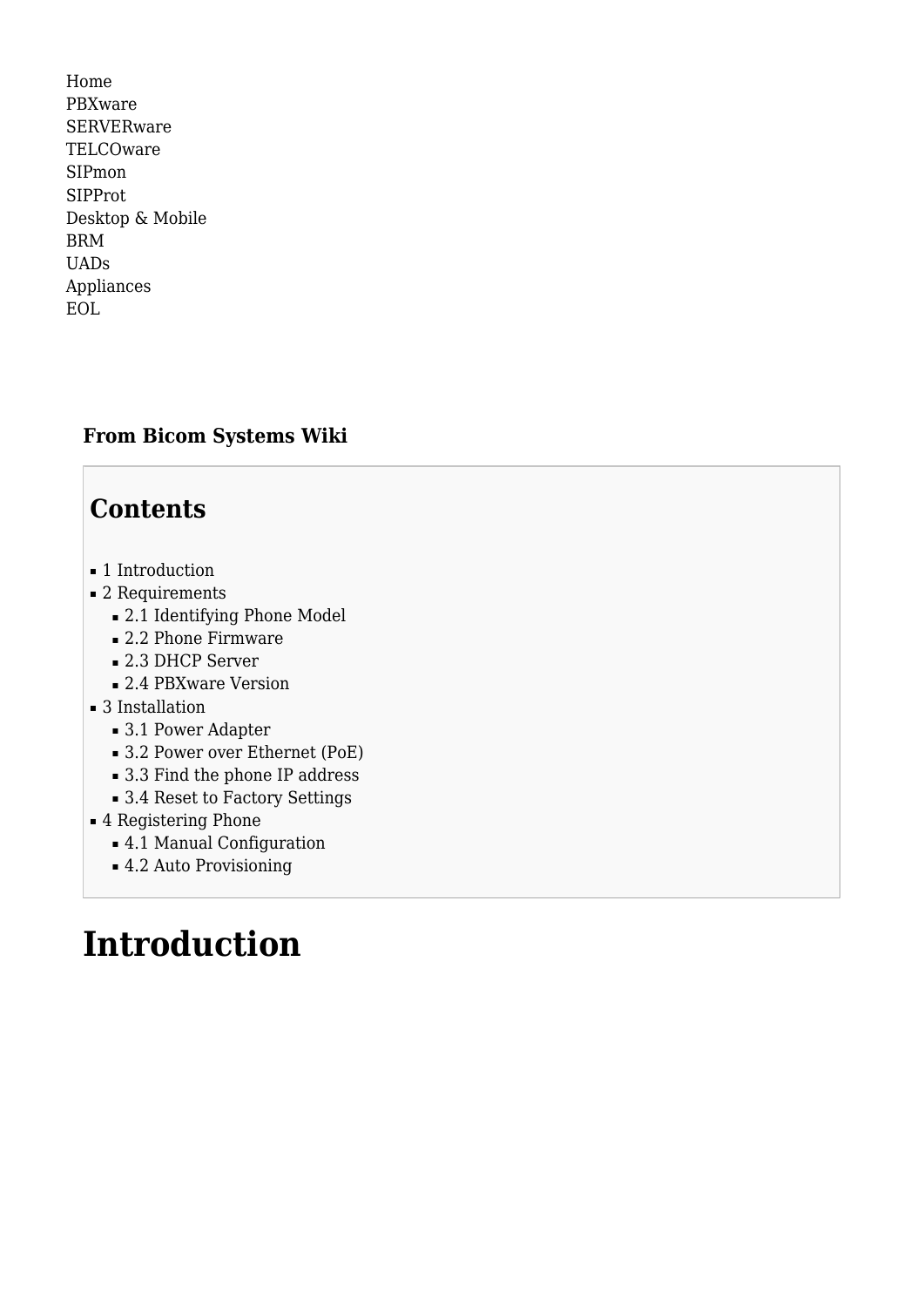

This Configuration Guide is written as a general guide on how to configure the Poly Trio C60 Conference phone to work with PBXware 5.3.10.

# **Requirements**

# **Identifying Phone Model**

To start and successfully complete the registration of your Polycom phone you need to know which phone model to set up.

On the back of each Polycom phone, there is model information that you should check. Although various phone models can have exactly the same requirements and installation procedures, phone models can also have significantly different requirements and installation procedures, so that is why it is important to know the model you own which results in you setting up the device successfully.

## **Phone Firmware**

■ Make sure that your phone is loaded with an appropriate firmware version, 7.2.0.12361.

In order to check the firmware version:

- Go to **Settings**.
- Go to **Status**.
- Go to **Platform**.
- Go to **Application**.
- Go to **Main**.

The firmware version is displayed under **Version**.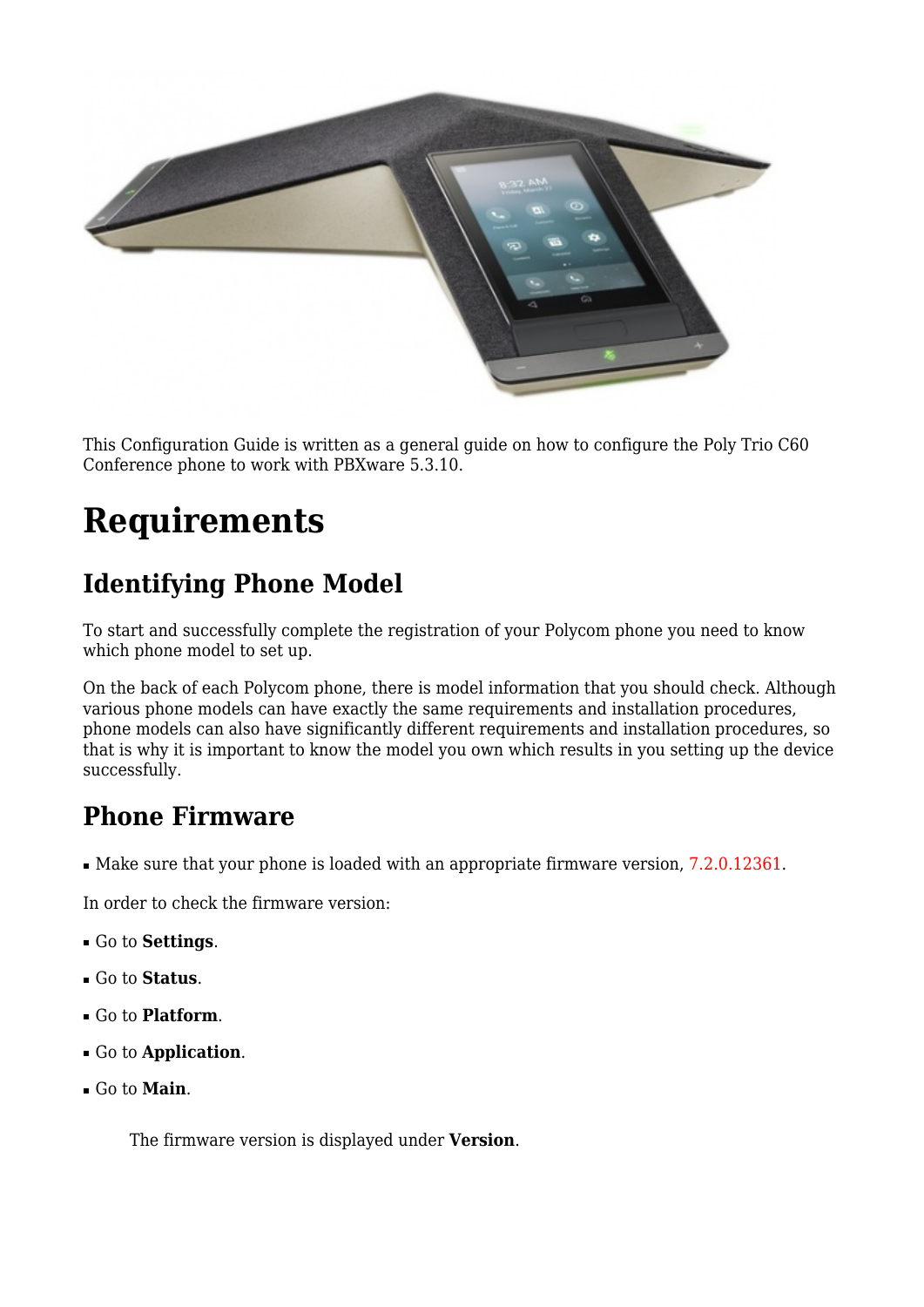## **DHCP Server**

Fully configured and operational DHCP server.

### **PBXware Version**

PBXware version 5.3.10

In order to find out the PBXware version:

- Log in to PBXware
- Navigate to **Settings: About**.

On the top of **About** page, you may see a code similar to this one **PBXware Edition: Multi-Tenant Release: 5.3.10.0 (35cc3477) Running: 13.23.1-gc-04ff51fd, VS5 Proxy (7818329), API: 5.3, libmemcached version: 1.0.18**, where Release denotes the current version of your PBXware.

# **Installation**

This section describes how to install and connect the phone to the electrical power and data network as well as how to apply factory settings.

The following topics are covered:

- Power Adapter
- Power over Ethernet (PoE)
- Factory Settings

## **Power Adapter**

Connect the Network and Power

- Connect the DC plug on the power adapter to the DC port on the phone and connect the other end of the power adapter into an electrical power outlet.
- Connect the Ethernet cable between the Internet port on the phone and the network port on a router or switch to access LAN.

*NOTE: If you are using Power over Ethernet (PoE), you don't need to connect the AC adapter. Make sure that the Ethernet cable and router or switch is Power over Ethernet (PoE) compliant*.

# **Power over Ethernet (PoE)**

Connect the Network (only)

Using a regular Ethernet cable, your phone can be powered from a Power over Ethernet (PoE) compliant router or switch.

■ Connect the Ethernet cable between the LAN IN port on the phone and an available port on the in-line power router or switch.

*NOTE: If you are using Power over Ethernet (PoE), you don't need to connect the AC adapter.*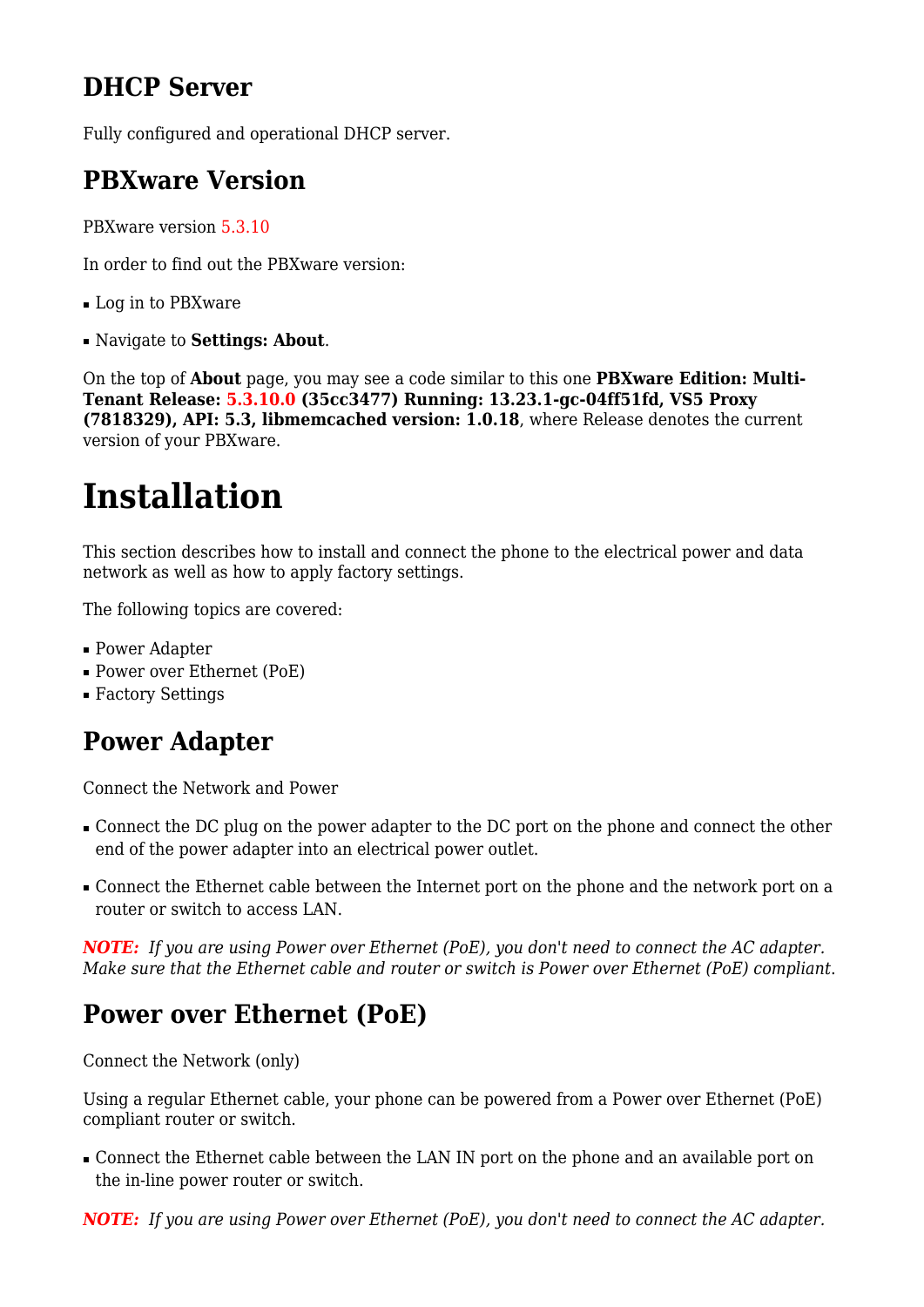*Make sure that the Ethernet cable and router or switch is Power over Ethernet (PoE) compliant*.

### **Find the phone IP address**

Find out your Polycom Trio phone's IP Address.

- Go to **Settings**.
- Go to **Status**.
- Go to **Platform**.
- Go to **Phone**.

The IP address will be displayed under IPv4 Addr.

### **Reset to Factory Settings**

This step is not required for out-of-the-box phones, however, if the phone has been already used, then it is a must.

- Go to **Settings**.
- Go to **Advanced**.
- Enter the password (The default password is **456**) and press **Enter**.
- Go to **Administration Settings**.
- Go to **Reset to Defaults**.
- Go to **Reset To Factory**.
- Press **Yes**.
- Wait some time for a device to reboot.

*NOTE: Do not unplug or remove power from the phone while it is updating firmware and configuration.*.

# **Registering Phone**

This section describes how to identify the Polycom phone model, requirements that must be met, and how to register a phone using Manual configuration or Auto provisioning.

The following topics are covered:

- Manual Configuration
- Auto Provisioning

# **Manual Configuration**

This section describes how to set UAD settings, create the PBXware Extension, and register the phone.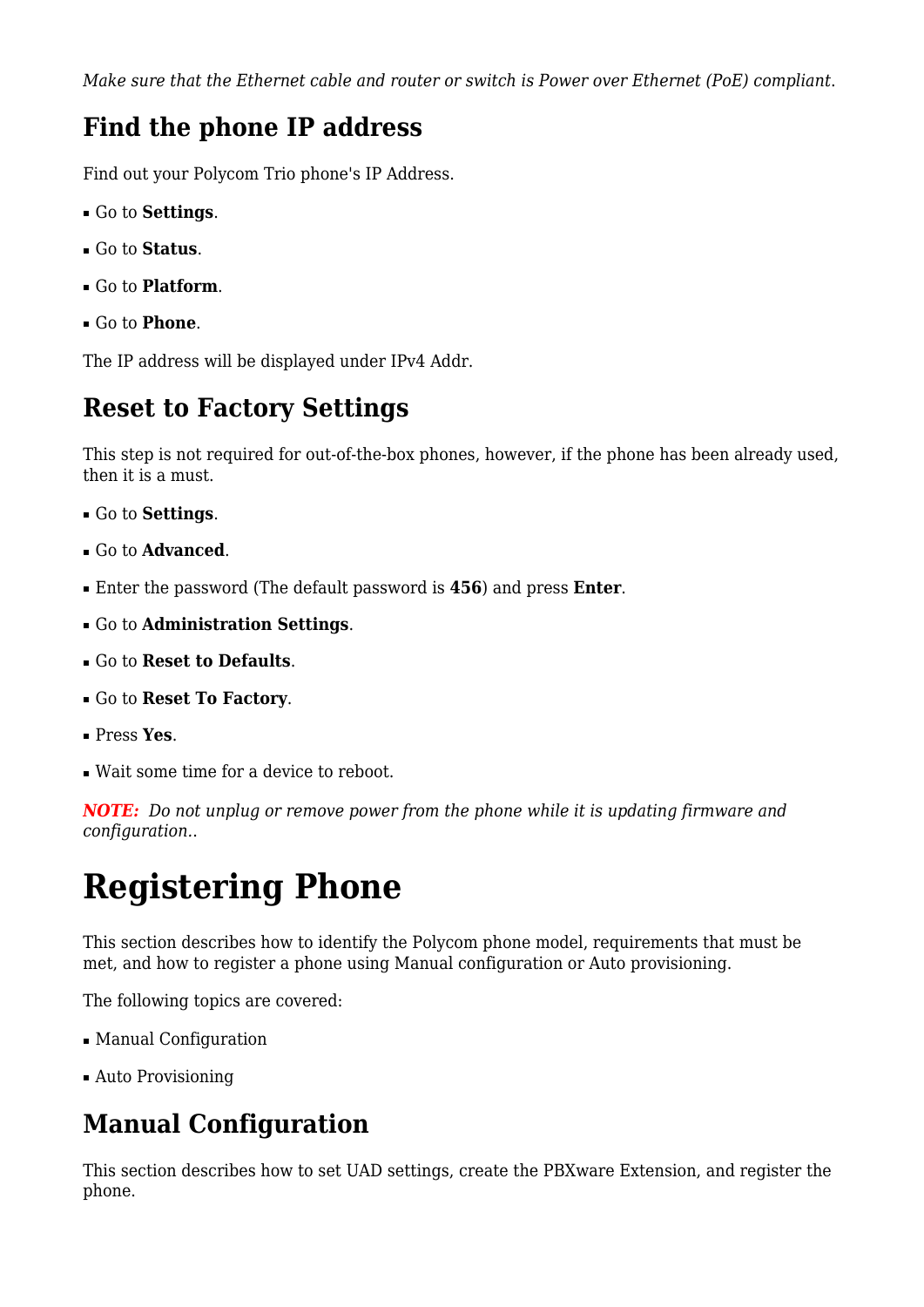The following topics are covered:

- UAD Settings
- Creating an Extension
- Registering a Phone

### **UAD Settings**



Log in to the PBXware's web administration interface

- Open a new browser window and enter the IP address in order to access the PBXware web administration login screen. Example: **<http://192.168.1.10>.**
- Log in to PBXware with your e-mail address and password.

#### UAD Settings

- Navigate to **Settings: UAD**.
- Make sure that the Polycom UAD is enabled. To check the UAD status, click the **Edit** icon corresponding to your Polycom phone.
- Make sure that **Status** is set to **Active**, **Auto provisioning** is set to **No**, and **DHCP** is set to **Yes**.
- Click the **Save** button to save changes.

### **Creating an Extension**



#### Add the Extension

- Navigate to **Extensions**. Click the **Add Extension** button.
- The standard options window will be shown below.
- Select the Polycom phone model from the **UAD** select box.
- Select Location: **Local** or **Remote**.

**Local** is for all Extensions registered on the LAN and **Remote** is for all Extensions registered from remote networks, WAN, Internet etc.

■ Click the **Next step** button.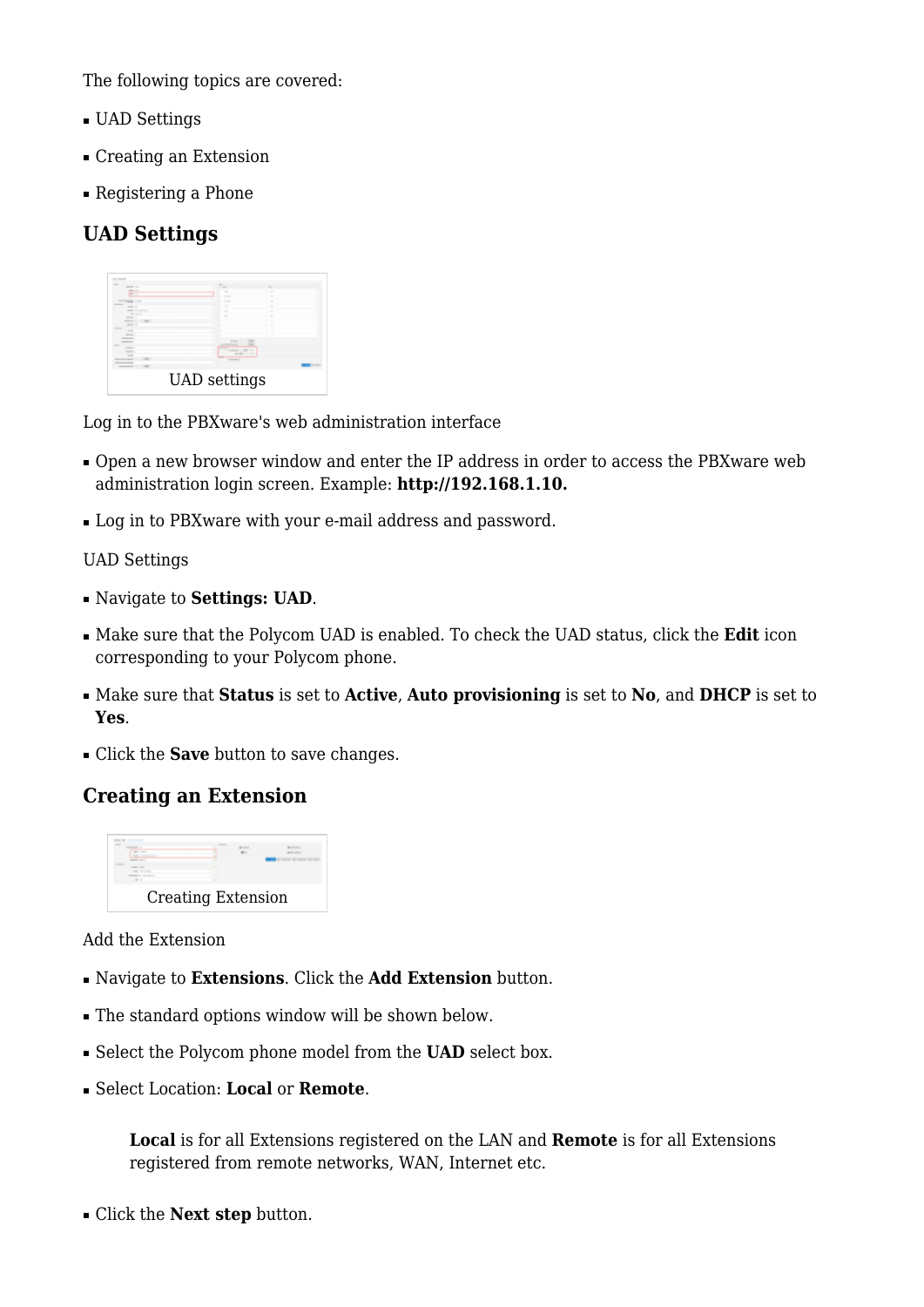#### Extension Values

Enter values into the required field text boxes.

#### **REQUIRED FIELDS:**

#### ■ **Name**

Enter a name for the Extension being created. Example: **John Smith**.

#### ■ **E-mail**

Enter the e-mail address associated with this Extension. This e-mail address will receive all system notification messages. Example: **john.smith@bicomsystems.com**

#### ■ **Department**

Define the Department to which the Extension belongs to. Example: **Sales**.

■ Click the **Save** button.

### **Registering a Phone**

This section describes how to register a Polycom phone using **Hostname or IP Address** or **DNS SRV**.

The following topics are covered:

■ Hostname or IP Address

#### **Registering a Device**

Line configuration from the device's web interface

To access the web interface of the Polycom phone, users must know its IP address.

To find the IP address, please do the following:

- Go to **Settings**.
- Go to **Status**.
- Go to **Network**.
- Go to **TCP/IP Parameters**.

The IP address will be displayed under **IP**.

Following this, please enter the phone's **IP address** into a web browser. If everything is done successfully, a message saying **Password prompt** should be displayed.

If the device uses the factory defaults, the password should be **456**.

**NOTE:** Please note that depending on the Polycom device and its firmware, the web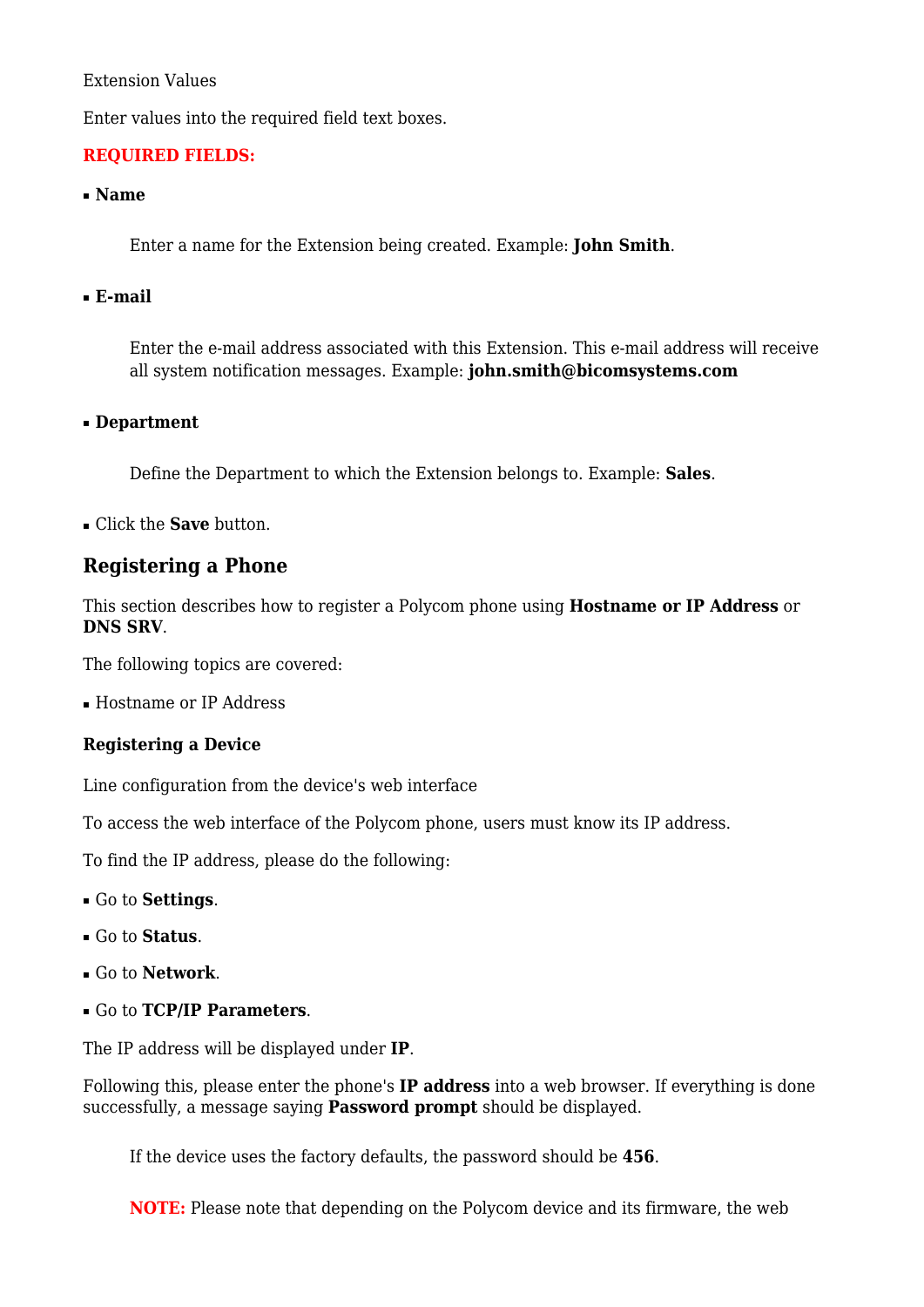interface settings may vary.

- After a successful login, select **Simple Setup**.
- Navigate to the **SIP Server** group.
- Enter the PBXware's IP address into the **Address** field.
- Enter **5060** into the **Port** field.
- Navigate to **SIP Line Identification**.
- Enter the Extension into the **Address** field.
- Enter the Extension into the **Authentication User ID** field.
- Enter the Extension Secret into the **Authentication Password** field.
- Press **Save**.

The phone should register after a couple of seconds. If not, please reboot the phone.

- B) Line configuration on the device
- Go to **Settings**.
- Go to **Advanced**.
- Enter **password** and press **Enter**. Please note that the factory default password is **456**.
- Go to **Administration Settings**.
- Go to **Line Configuration**.
- Go to **Line 1**.
- Press **Address**.
- Enter the PBXware's Extension number and press **OK**. Example: **1003**.
- Go to **Authentication**.
- Press **User ID:**.
- Enter the PBXware's Extension number and press **OK**.
- Press **Password**.
- Enter the PBXware's Extension Secret and press **OK**. (E.g. **%3DfChBz59**)
- Press **Home** on the phone.
- Go to **Settings**.
- Go to **Advanced**.
- Enter **password** and press **Enter**. Please note that the factory default password is **456**.
- Go to **Administration Settings**.
- Go to **Call Server Configuration**.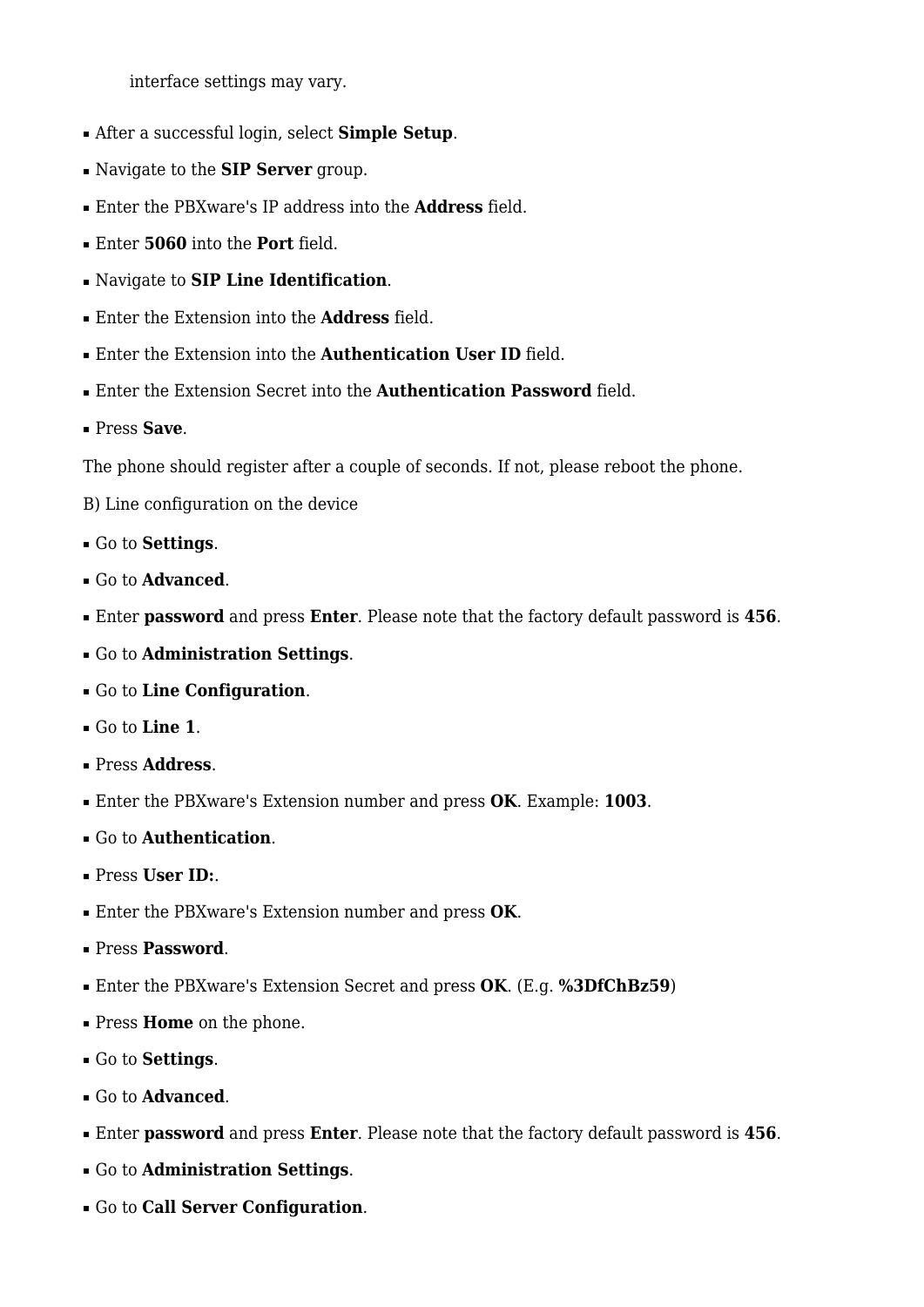- Go to **SIP**.
- Go to **Server 1**.
- Press **Address**.
- Enter the PBXware's IP address and press **OK**. (E.g. **192.168.8.185**)
- Press the **Back** button three times.
- If everything is done as described above, you should have successfully registered your phone to PBXware.

Dial **\*123** to verify registration.

## **Auto Provisioning**

This section describes how to set UAD settings, create the PBXware Extension, and register the phone using DHCP or Static IP address.

The following topics are covered:

- UAD Settings
- Creating an Extension
- Registering a Phone

### **UAD Settings**



Log in to the PBXware's web administration interface.

- Open a new browser window and enter the IP address in order to access the PBXware web administration login screen. Example: **<http://192.168.1.10>**.
- Log in to PBXware with your e-mail address and password.

UAD Settings

- Navigate to **Settings: UAD**.
- Make sure that the Polycom UAD is enabled. To check the UAD status, click the **Edit** icon corresponding to your Polycom phone.
- Make sure that **Status** is set to **Active**, **Auto provisioning** is set to **Yes**, and **DHCP** is set to **Yes**.
- Click the **Save** button to save changes.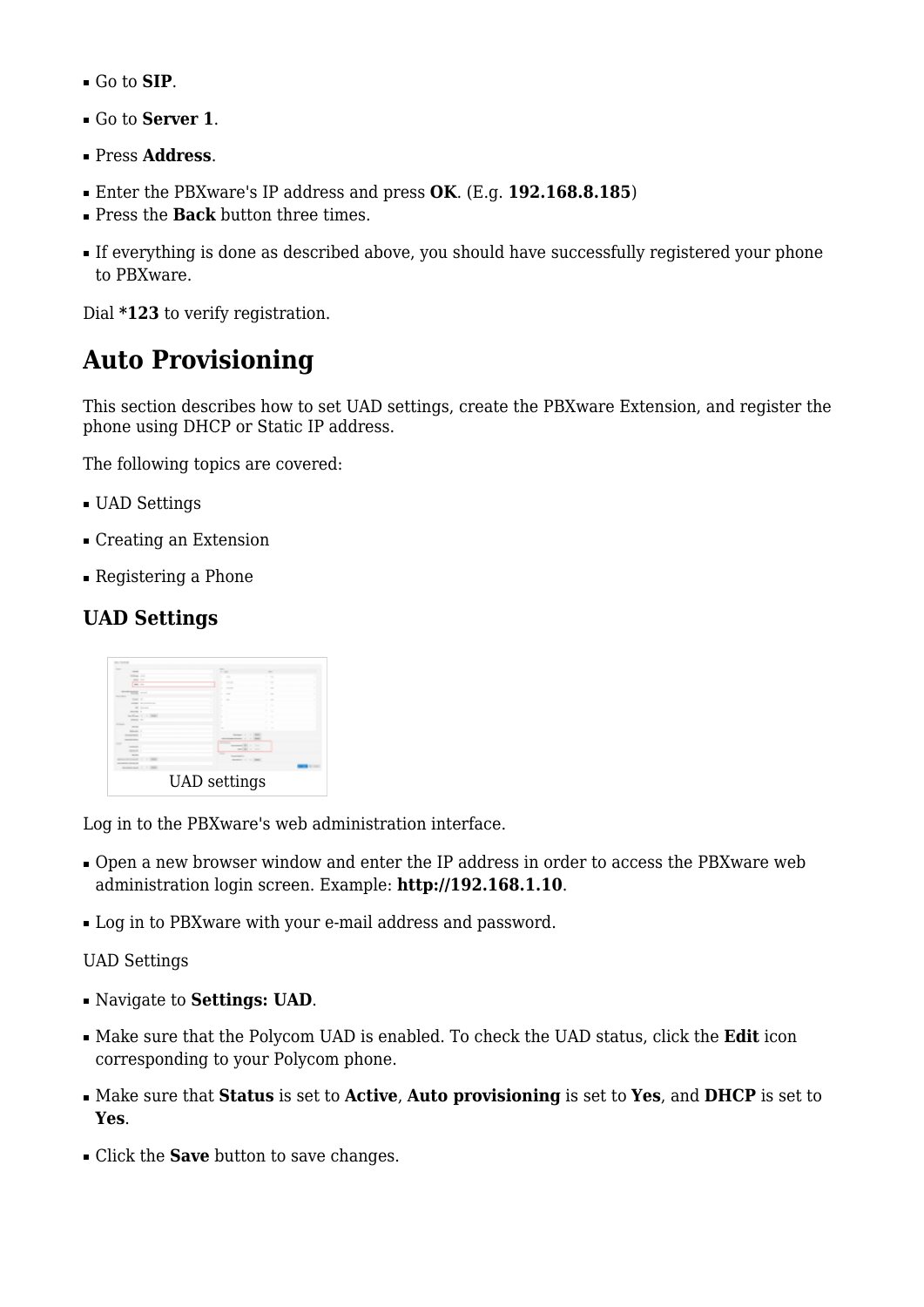### **Creating an Extension**



Add the Extension

- Navigate to **Extensions**. Click the **Add Extension** button.
- The standard options window will be shown below.
- Select the Polycom phone model from the **UAD** select box.
- Select Location: **Local** or **Remote**.

**Local** is for all Extensions registered on the LAN and **Remote** is for all Extensions registered from remote networks, WAN, Internet etc.

■ Click the **Next step** button.

Extension values



Enter values into the required field text boxes.

#### **REQUIRED FIELDS:**

#### ■ **Name**

Enter a name for the extension being created. Example: **John Smith**.

#### ■ **E-mail**

Enter the e-mail address associated with this extension. This e-mail address will receive all system notification messages. Example: **john.smith@bicomsystems.com**

#### ■ **Auto Provisioning**

Set to **Yes**.

■ **MAC Address**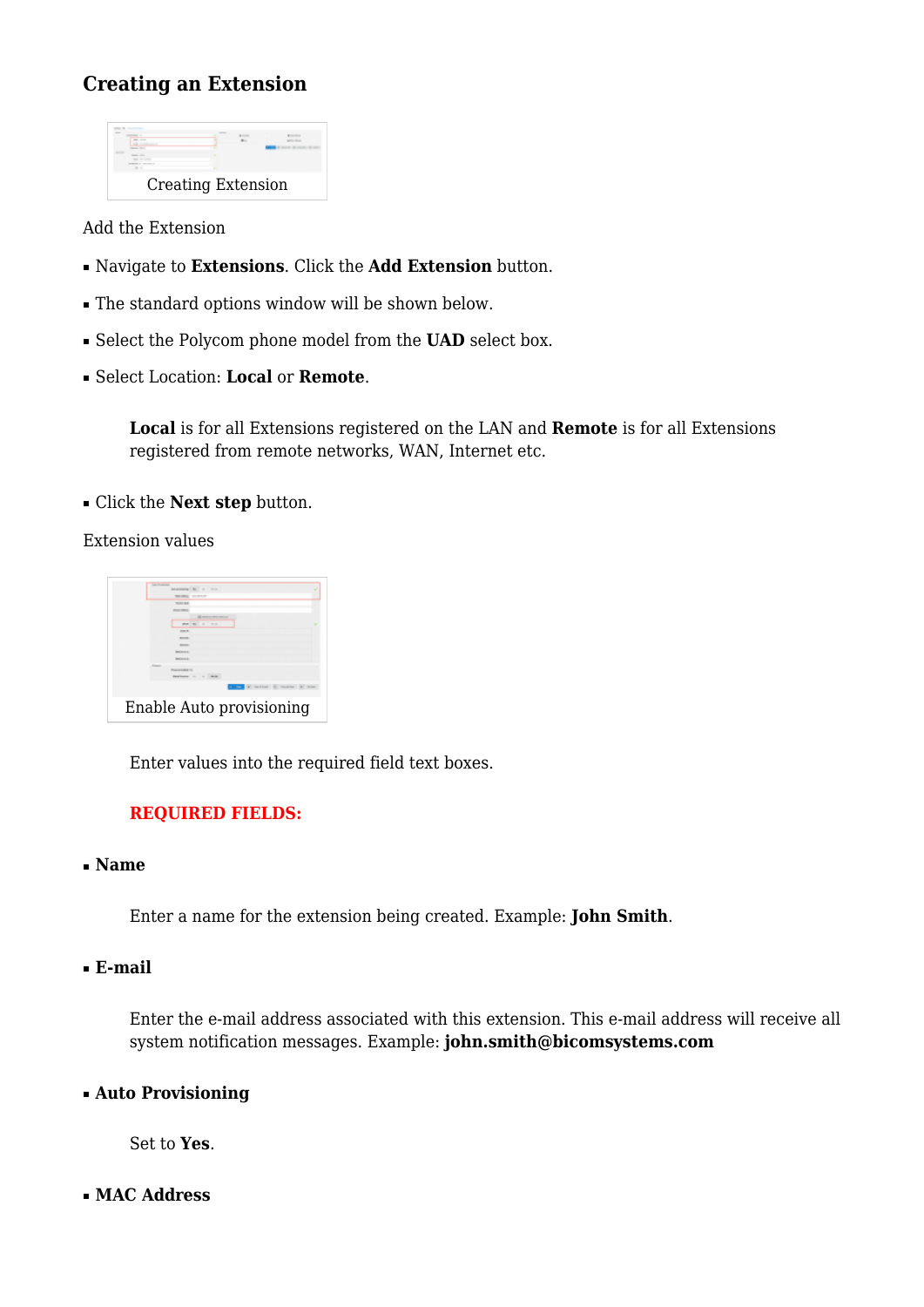Enter Polycom phone MAC address. Example: **001565FF1536**. MAC address can be found at the back of the phone.

■ Click on the **Save** button.

### **Registering a Phone**

This section describes how to register a Polycom phone using **DHCP**, **TFTP**, **HTTP** & **HTTPS** or **DNS SRV**.

The following topics are covered:

- DHCP
- TFTP or HTTP & HTTPS
- DNS SRV

#### **DHCP**

Configure DHCP

■ Make sure that the DHCP router is configured to use **option 66** to automatically instruct phones with the URL for auto-provisioning. For more information, please see the router documentation or contact a network administrator.

Phone's first boot or user-initiated reboot

■ The auto-provisioning process will start during the phone's first boot or after the reboot process has been initiated by the user. The DHCP server will instruct the phone from where to pick up an appropriate configuration file. If everything is done as described above, you should have successfully registered the phone to PBXware.

Dial **\*123** to verify registration.

#### **TFTP or HTTP & HTTPS**

Network Configuration

- Open a new browser window and enter the phone's IP address. (E.g. **<https://192.168.1.22>**)
- Enter **password** and press **Submit**. **NOTE:** The factory default password is: **456**.
- Click the **Settings** tab.
- Click the **Provisioning Server** link under the **Settings** tab .
- Choose what **server type** you intend to use: **HTTP**, **HTTPS** or **Trivial FTP**. **NOTE:** Our recommendation is to use **HTTP**.

If you choose to use **server type HTTP** or **HTTPS** enter **http://** or **https://** followed by **Hostname** or **IP Address** then followed by **/prov**.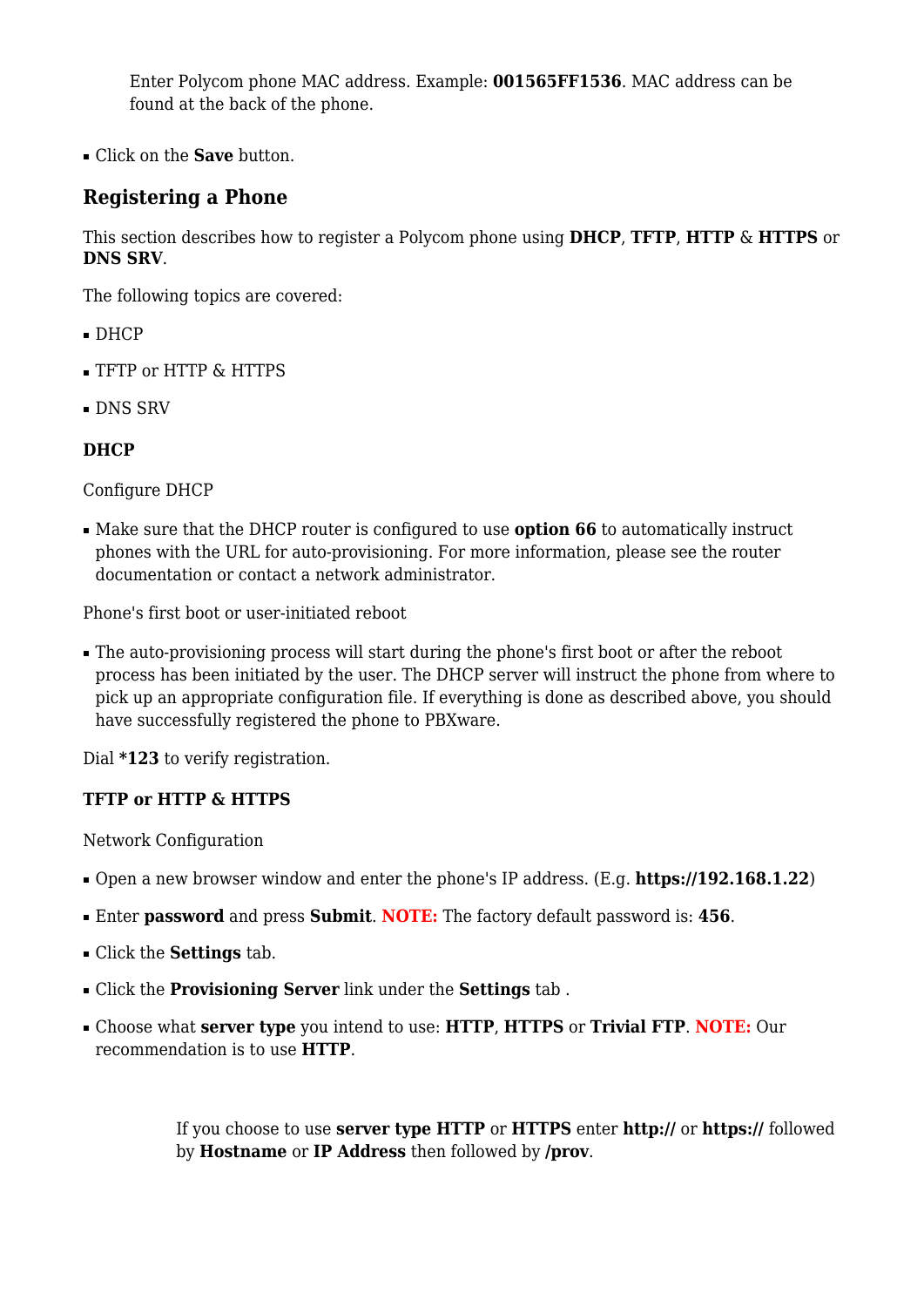Example of a Hostname using HTTP: **<http://abc.bicomsystems.com/prov>**

Example of a Hostname using HTTPS: **<https://abc.bicomsystems.com/prov>**

Example of an IP Address using HTTP: **<http://192.168.1.10/prov>**

Example of an IP Address using HTTPS: **<https://192.168.1.10/prov>**

■ Enter **Auto Provisioning** username and password into **User Name** and **Password** fields.

If the **Server Type** is **TFTP**, enter **Hostname** or **IP Address**.

Example of a Hostname: **tftp://voip.bicomsystems.com**

Example of an IP Address: **tftp://192.168.1.10**

■ Click **Save** and confirm by pressing **Yes**.

Wait some time for a device to reboot.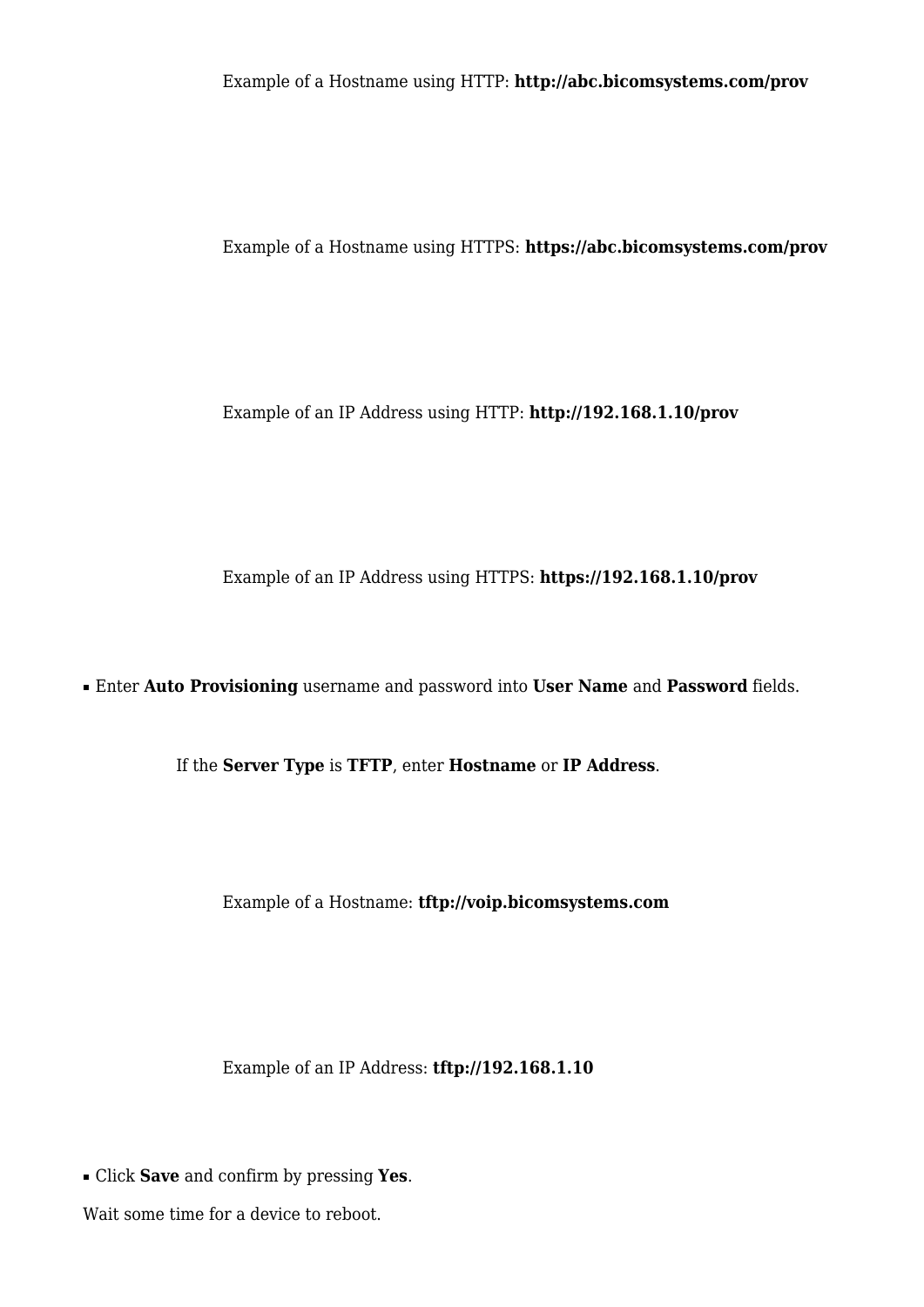The auto-provisioning process will start during the phone's reboot process. The phone will pick up an appropriate configuration file from PBXware. If everything is done as described above, you should have successfully registered your phone to PBXware.

Dial **\*123** to verify registration.

#### **DNS SRV**

|                                   |  |  |  |  | <b>DNS SRV</b> |  |  |  |  |
|-----------------------------------|--|--|--|--|----------------|--|--|--|--|
| <b>WAS RELEASED BY:</b>           |  |  |  |  |                |  |  |  |  |
| to promotion and the first state. |  |  |  |  |                |  |  |  |  |
| manager and the forms             |  |  |  |  |                |  |  |  |  |
| platform work comer               |  |  |  |  |                |  |  |  |  |
|                                   |  |  |  |  |                |  |  |  |  |
| THE NAME OF GROOM                 |  |  |  |  |                |  |  |  |  |
| <b>MAKING WALLET AND ARRESTS</b>  |  |  |  |  |                |  |  |  |  |
| LESTANDARD R. TH LTV 22           |  |  |  |  |                |  |  |  |  |
|                                   |  |  |  |  |                |  |  |  |  |

This section describes how to use a **DNS SRV** record which specifies the location of PBXware.

*NOTE: The DNS Server needs to be configured correctly for this to work. Bicom Systems can provide a service to set this up for you*.

Check if the DNS SRV is enabled in PBXware

- Contact a PBXware administrator to find out if the **DNS SRV** is enabled in PBXware. In case you have access to PBXware, you can check this yourself.
- Open a new browser window and enter the IP address in order to access the PBXware's web administration login screen. Example: **<http://192.168.1.10>**.
- Log in to PBXware with the e-mail address and password
- Navigate to **Settings: Servers** and click **Edit**.
- In **Auto Provisioning group**, make sure **Use DNS SRV when possible:** is set to **Yes.** If it is set to **No** or **N/A**, set to **Yes** and click **Save**.

*NOTE: User have to re-save all their Extensions configured for Auto Provisioning*.

Configure Line

- Go to **Settings**.
- Go to **Advanced**.
- Enter **password** and press **Enter**. Please note that the factory default password is **456**.
- Go to **Administration Settings**.
- Go to **Line Configuration**.
- Go to **Line 1**.
- Go to **Sip Protocol**.
- Go to **Server 1**.
- Press **Address**.
- Enter the Hostname. (Example of a Hostname: **abc.bicomsystems.com**) Please make sure to replace the Hostname from this example with your PBXware's Hostname.